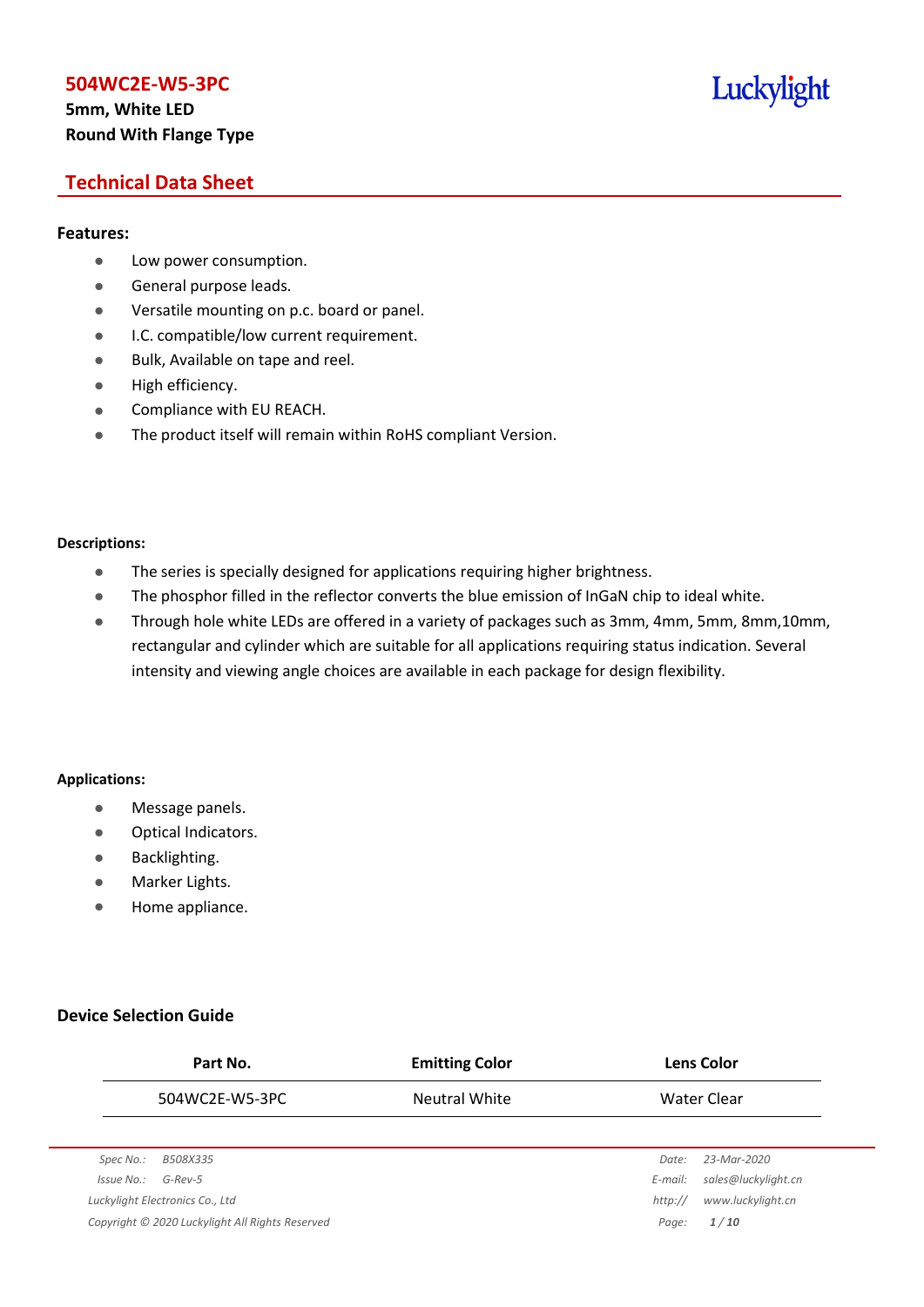**5mm, White LED Round With Flange Type**

# **Technical Data Sheet**

### **Package Dimension:**



#### *Notes:*

*1. All dimensions are in millimeters (inches).*

*2. Tolerance is ± 0.25 mm (.010″) unless otherwise noted.*

*3. Protruded resin under flange is 1.00mm (.039″) max.*

*Luckylight Electronics Co., Ltd* 

*Copyright © 2020 Luckylight All Rights Reserved Page: 2 / 10*

| Spec No.:  | B508X335                                      |         | Date: 23-Mar-2020           |
|------------|-----------------------------------------------|---------|-----------------------------|
| 'ssue No.: | G-Rev-5                                       |         | E-mail: sales@luckylight.cn |
|            | ckylight Electronics Co., Ltd                 | http:// | www.luckylight.cn           |
|            | pyright © 2020 Luckylight All Rights Reserved |         | Page: $2/10$                |

# Luckylight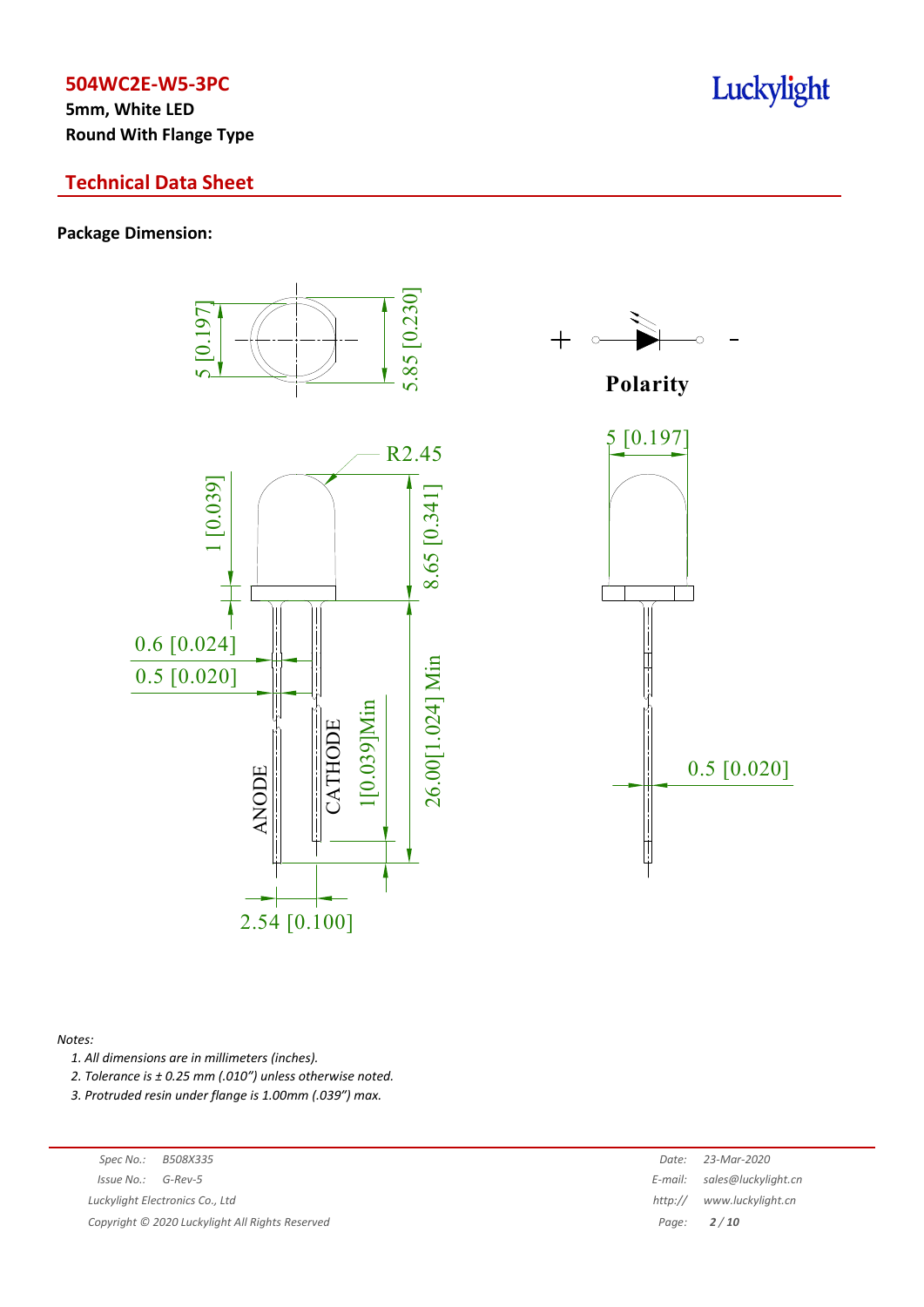# **5mm, White LED Round With Flange Type**

# Luckylight

# **Technical Data Sheet**

### **Absolute Maximum Ratings at Ta=25**℃

| <b>Parameters</b>                  | Symbol             | Max.                                 | Unit |
|------------------------------------|--------------------|--------------------------------------|------|
| Power Dissipation                  | $P_{d}$            | 85                                   | mW   |
| Peak Forward Current (a)           | $I_{FP}$           | 100                                  | mA   |
| DC Forward Current <sup>(b)</sup>  | ΙF                 | 25                                   | mA   |
| Reverse Voltage <sup>(c)</sup>     | $V_{R}$            | 5                                    | v    |
| <b>Operating Temperature Range</b> | $T_{\mathsf{opr}}$ | -40 $\mathrm{C}$ to +80 $\mathrm{C}$ |      |
| <b>Storage Temperature Range</b>   | $T_{\text{stg}}$   | -40 $^{\circ}$ C to +85 $^{\circ}$ C |      |
| <b>Soldering Temperature</b>       | $T_{sld}$          | 260℃ for 5 Seconds                   |      |

*Notes:*

*a. Derate linearly as shown in derating curve.*

*b. Duty Factor = 10%, Frequency = 1 kHz.*

c. Reverse voltage (VR) condition is applied for IR test only. The device is not designed for reverse operation.

# **Electrical Optical Characteristics at Ta=25**℃

| <b>Parameters</b>              | Symbol          | Min.  | Typ.  | Max.  | Unit | <b>Test Condition</b> |
|--------------------------------|-----------------|-------|-------|-------|------|-----------------------|
| Luminous Intensity (a)         | l٧              | 14000 | 23000 | $---$ | mcd  | $IF = 20mA$           |
| Viewing Angle (b)              | $2\theta_{1/2}$ |       | 15    |       | deg. | $IF = 20mA$           |
|                                | X               | ---   | 0.33  |       |      | $IF = 20mA$           |
| Chromaticity Coordinates (c)   | y               | ---   | 0.34  |       |      | $IF=20mA$             |
| <b>Color Temperature</b>       | <b>CCT</b>      |       | 5500  | $---$ | К    | $IF = 20mA$           |
| <b>Color Rendering Index</b>   | <b>CRI</b>      |       | 80    |       | Ra   | $IF = 20mA$           |
| Forward Voltage                | VF              | 2.6   | 3.0   | 3.4   | v    | $IF = 20mA$           |
| Reverse Current <sup>(d)</sup> | IR              |       |       | 10    | μA   | $VR=5V$               |

*Notes:*

a. Luminous intensity is measured with a light sensor and filter combination that approximates the CIE eye-response curve. The Iv guarantee *must be included with ±15% testing tolerance.*

*b. 2θ1/2 is the o -axis angle where the luminous intensity is 1⁄2 the peak intensity.*

*c. The chromaticity coordinates (x, y) is derived from the 1931 CIE chromaticity diagram.*

d. Reverse current (IR) condition is applied for VR test only. The device is not designed for reverse operation.

| Spec No.:<br>B508X335                           | Date:   | 23-Mar-2020                 |
|-------------------------------------------------|---------|-----------------------------|
| $Is sue No.: G-Rev-5$                           |         | E-mail: sales@luckylight.cn |
| Luckylight Electronics Co., Ltd                 | http:// | www.luckylight.cn           |
| Copyright © 2020 Luckylight All Rights Reserved |         | Page: $3/10$                |
|                                                 |         |                             |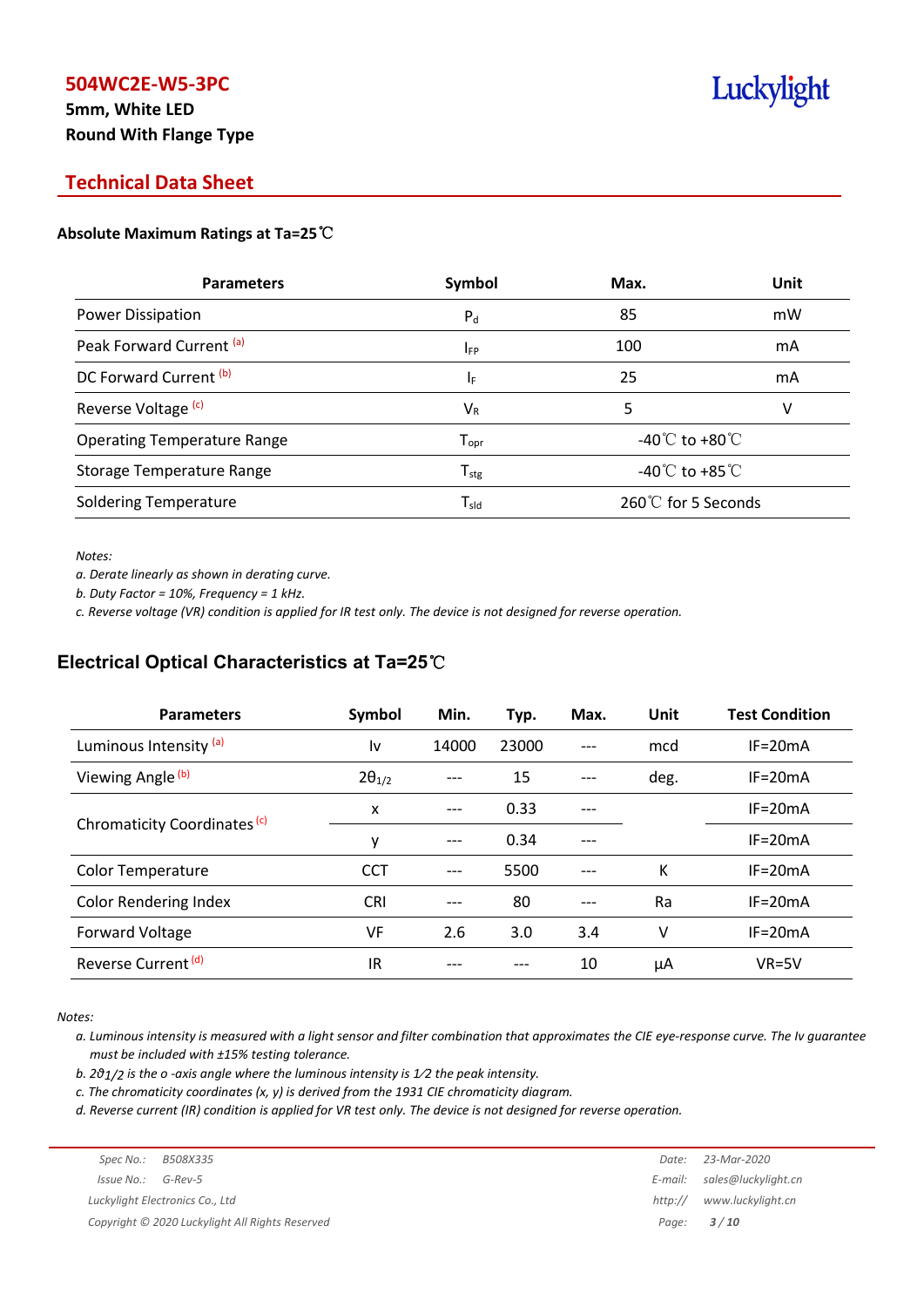**5mm, White LED Round With Flange Type**

# Luckylight

# **Technical Data Sheet**

# **Typical Electrical / Optical Characteristics Curves (25**℃ **Ambient Temperature Unless Otherwise Noted)**



*Spec No.: B508X335 Date: 23-Mar-2020 Issue No.: G-Rev-5 E-mail: sales@luckylight.cn Luckylight Electronics Co., Ltd http:/// <i>http:/// www.luckylight Electronics Co., Ltd html Copyright © 2020 Luckylight All Rights Reserved Page: 4 / 10*

| Date:  | 23-Mar-2020         |
|--------|---------------------|
| -mail: | sales@luckylight.cn |
| ttp:// | www.luckylight.cn   |
| Page:  | 4/10                |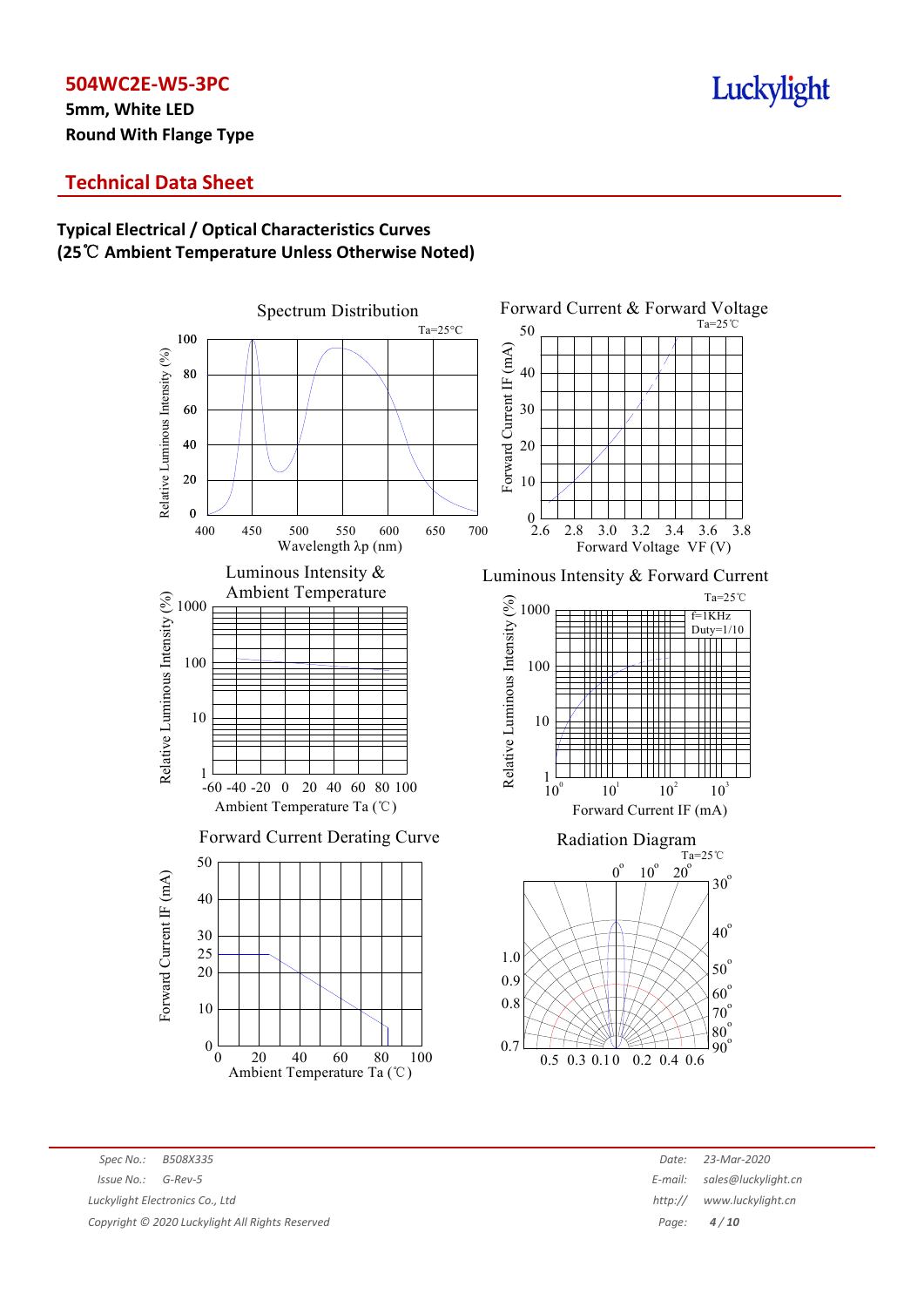# **5mm, White LED Round With Flange Type**

# **Technical Data Sheet**

# **CIE Chromaticity Diagram:**



# **Chromaticity Coordinates Specifications for Bin Rank:**

| <b>Bin Code</b> | Left x | Left y | Top x | Top y | <b>Right x</b> | <b>Right y</b> | <b>Bottom x</b> | Bottom y |
|-----------------|--------|--------|-------|-------|----------------|----------------|-----------------|----------|
| $F2-1$          | 0.323  | 0.340  | 0.330 | 0.347 | 0.330          | 0.337          | 0.323           | 0.330    |
| $F3-1$          | 0.323  | 0.330  | 0.330 | 0.337 | 0.330          | 0.327          | 0.323           | 0.321    |
| $F2-2$          | 0.330  | 0.347  | 0.337 | 0.354 | 0.337          | 0.343          | 0.330           | 0.337    |
| $F3-2$          | 0.330  | 0.337  | 0.337 | 0.343 | 0.337          | 0.333          | 0.330           | 0.327    |
| $F2-3$          | 0.337  | 0.354  | 0.346 | 0.362 | 0.345          | 0.351          | 0.337           | 0.343    |
| $F3-3$          | 0.337  | 0.343  | 0.345 | 0.351 | 0.344          | 0.340          | 0.337           | 0.333    |

*Note: Color Coordinates Measurement allowance is ±0.01.*

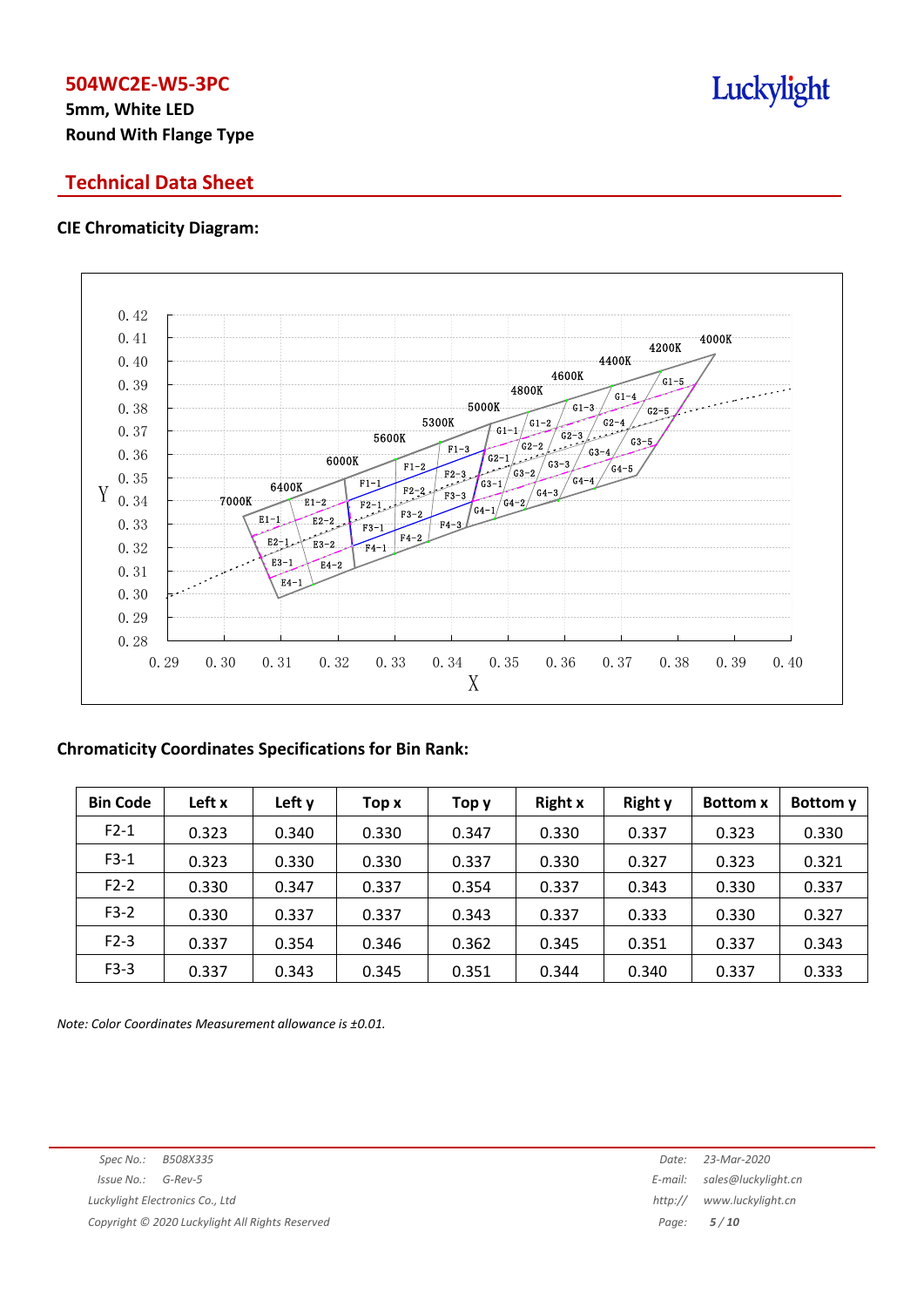# **5mm, White LED Round With Flange Type**

# **Technical Data Sheet**

## **Bin Table Specification**

### **Luminous Intensity Iv (mcd) IF@20mA**

| <b>Bin Code</b> | Min   | Max.  |
|-----------------|-------|-------|
| 28              | 14000 | 18000 |
| 29              | 18000 | 23000 |
| 30              | 23000 | 30000 |
| าง              | 30000 | 39000 |

*Note: Tolerance of each bin limit is ±15%.*

### **Forward Voltage VF (V) IF@20mA**

| <b>Bin Code</b> | Min | Max. |
|-----------------|-----|------|
|                 | 2.6 | 2.8  |
|                 | 2.8 | 3.0  |
|                 | 3.0 | ₹    |
|                 |     |      |

*Note: Forward Voltage Measurement allowance is ±0.2V.*

## **Chromaticity Coordinates, CC (x, y), IF@20mA**

| <b>Bin Code</b> | Chromaticity Coordinates, IF@20mA |       |       |       |       |  |
|-----------------|-----------------------------------|-------|-------|-------|-------|--|
| $F2-1$          | x                                 | 0.323 | 0.330 | 0.330 | 0.232 |  |
|                 | ٧                                 | 0.340 | 0.347 | 0.337 | 0.330 |  |
| $F3-1$          | x                                 | 0.323 | 0.330 | 0.330 | 0.323 |  |
|                 | ٧                                 | 0.330 | 0.337 | 0.327 | 0.321 |  |
| $F2-2$          | X                                 | 0.330 | 0.337 | 0.337 | 0.330 |  |
|                 | у                                 | 0.347 | 0.354 | 0.343 | 0.337 |  |
| $F3-2$          | x                                 | 0.330 | 0.337 | 0.337 | 0.330 |  |
|                 | ٧                                 | 0.337 | 0.343 | 0.333 | 0.327 |  |
| $F2-3$          | x                                 | 0.337 | 0.346 | 0.345 | 0.337 |  |
|                 | ٧                                 | 0.354 | 0.362 | 0.351 | 0.343 |  |
| $F3-3$          | x                                 | 0.337 | 0.345 | 0.344 | 0.337 |  |
|                 | у                                 | 0.343 | 0.351 | 0.340 | 0.333 |  |

*Note: Color Coordinates Measurement allowance is ±0.01.*

*Copyright © 2020 Luckylight All Rights Reserved Page: 6 / 10*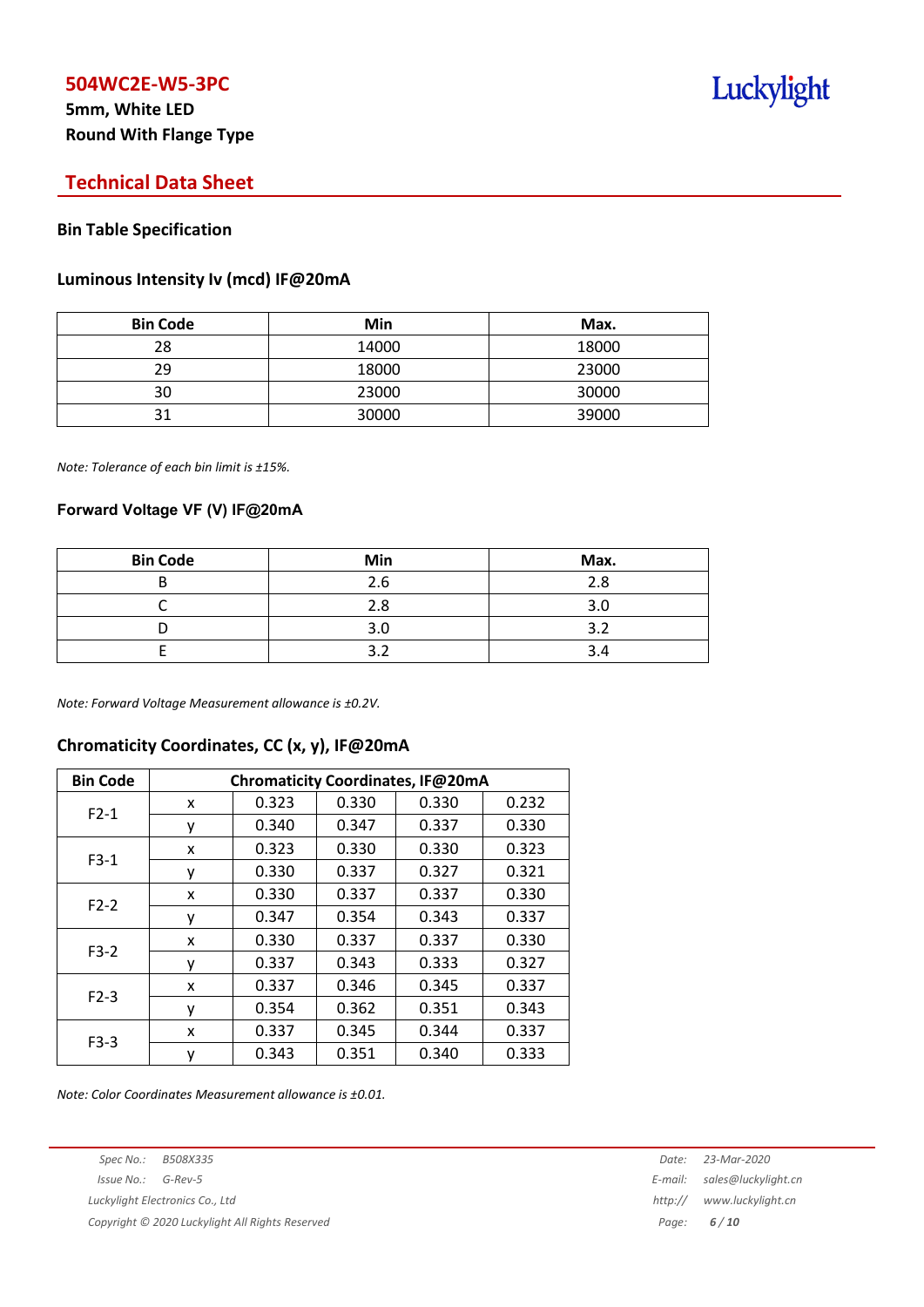**5mm, White LED Round With Flange Type**

# Luckylight

# **Technical Data Sheet**

# **Packing & Label Specifications:**



Packing Quantity:

- a. 500 PCS/bag.
- b. 8000 PCS/Inner Box.
- c. 6 Inner Boxes/Outside Box.

| Spec No.:                       | B508X335                                        | Date:        | 23-Mar-2020                 |
|---------------------------------|-------------------------------------------------|--------------|-----------------------------|
| $Is sue No.:  G-Rev-5$          |                                                 |              | E-mail: sales@luckylight.cn |
| Luckylight Electronics Co., Ltd |                                                 | http://      | www.luckylight.cn           |
|                                 | Copyright © 2020 Luckylight All Rights Reserved | Page: $7/10$ |                             |
|                                 |                                                 |              |                             |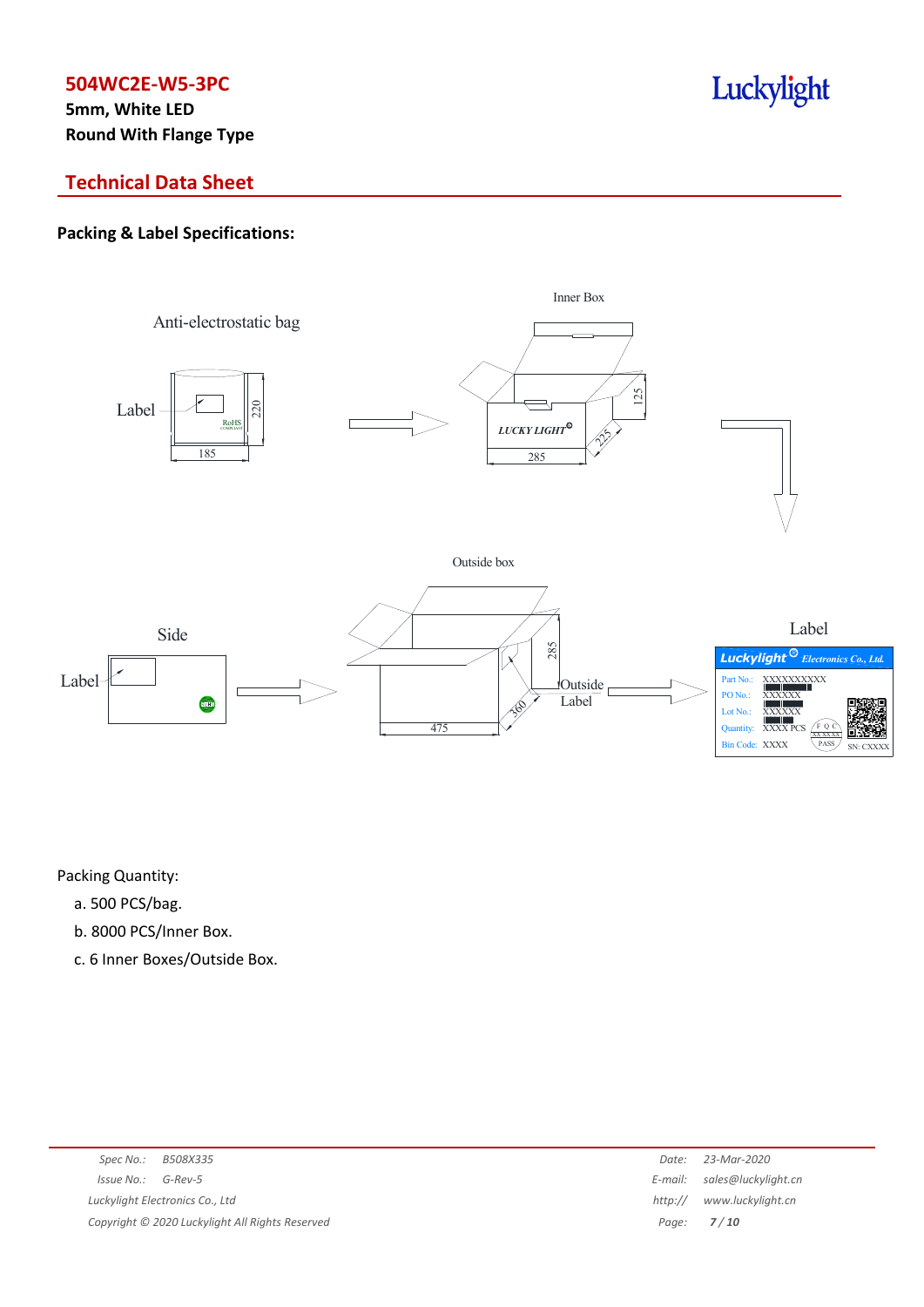# **5mm, White LED Round With Flange Type**

# **Technical Data Sheet**

# **CAUTIONS**

# 1. **Over-current-proof**

Customer must apply resistors for protection, otherwise slight voltage shift will cause big current change (Burn out will happen).

## 2. **Storage**

- 2.1 The LEDs should be stored at 30°C or less and 70%RH or less after being shipped from Luckylight and the storage life limits are 3 months. If the LEDs are stored for 3 months or more, they can be stored for a year in a sealed container with a nitrogen atmosphere and moisture absorbent material.
- 2.2 Please avoid rapid transitions in ambient temperature, especially, in high humidity environments where condensation can occur.

## 3. **Cleaning**

Use alcohol-based cleaning solvents such as isopropyl alcohol to clean the LEDs if necessary.

## 4. **Lead Forming & Assembly**

During lead forming, the leads should be bent at a point at least 1.6mm from the base of LED lens. Do not use the base of the lead frame as a fulcrum during forming. Lead forming must be done before soldering, at normal temperature. During assembly on PCB, use minimum clinch force possible to avoid excessive mechanical stress.

## 5. **Soldering**

When soldering, for Lamp without stopper type and must be leave a minimum of 3mm clearance from the base of the lens to the soldering point. Do not apply any external stress to the lead frame during soldering while the LED is at high temperature.

## Recommended soldering conditions:

| <b>Soldering Iron</b> |                                     |                               | <b>Wave Soldering</b>                |
|-----------------------|-------------------------------------|-------------------------------|--------------------------------------|
| Temperature           | $300^{\circ}$ C Max.<br>3 sec. Max. | Pre-heat<br>Pre-heat Time     | $100^{\circ}$ C Max.<br>60 sec. Max. |
| Soldering Time        | (one time only)                     | Solder Wave<br>Soldering Time | $260^{\circ}$ C Max.<br>5 sec. Max.  |

*Note:*

a. Excessive soldering temperature and / or time might result in deformation of the LED lens or catastrophic failure of the LED.

Luckylight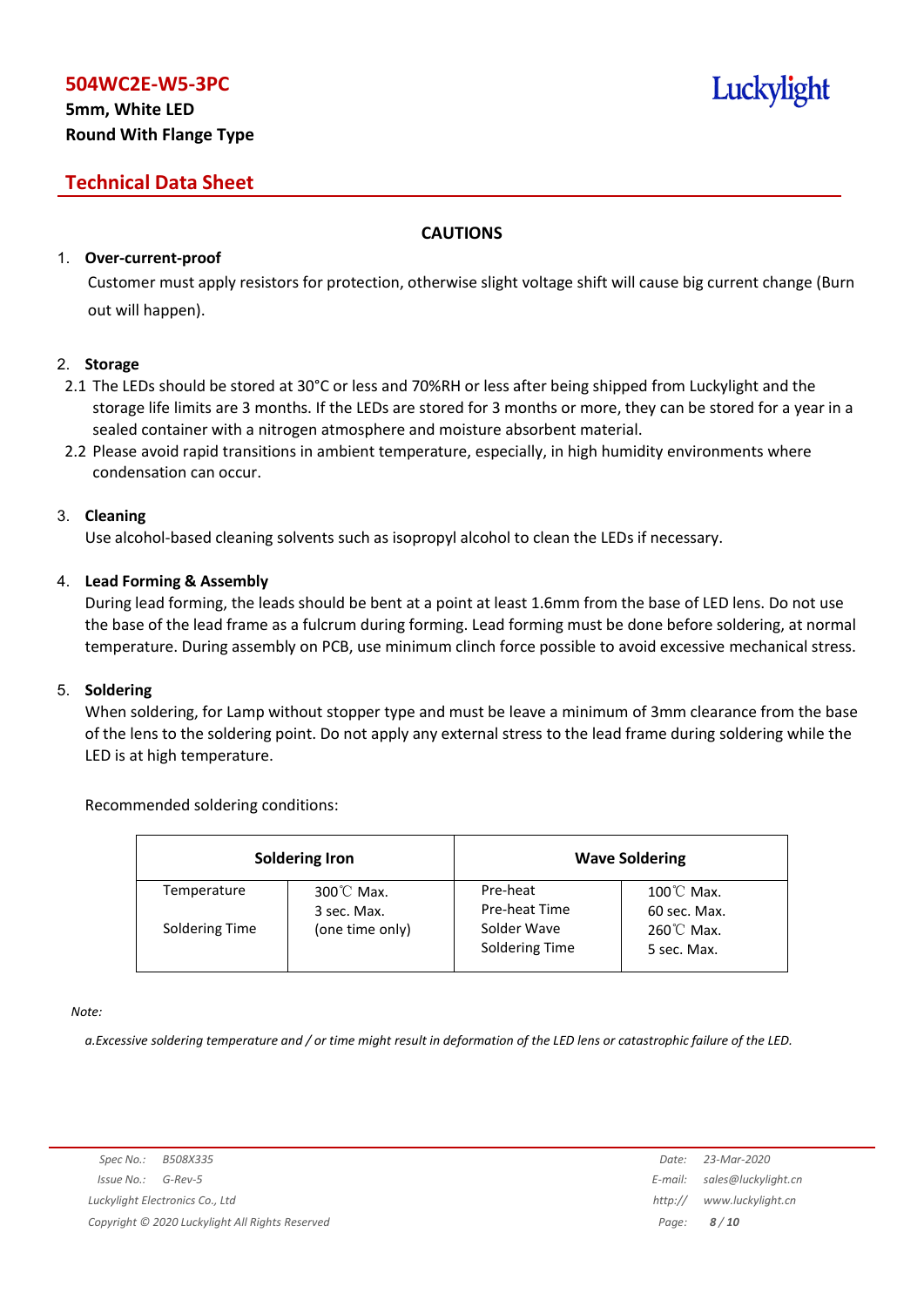# **5mm, White LED Round With Flange Type**

# **Technical Data Sheet**

Recommended Wave Soldering Profiles



#### *Notes:*

a. Recommend pre-heat temperature of 105° C or less (as measured with a thermocouple attached to the LED pins) prior to immersion in the *solder wave with a maximum solder bath temperature of 260° C.*

*b.Peak wave soldering temperature between 245° C ~ 255°C for 3 sec (5 sec max).*

*c.Do not apply stress to the epoxy resin while the temperature is above 85°C.*

*d.Fixtures should not incur stress on the component when mounting and during soldering process.*

*e.SAC 305 solder alloy is recommended.*

*f.No more than one wave soldering pass.*

#### 6. **Drive Method**

An LED is a current-operated device. In order to ensure intensity uniformity on multiple LEDs connected in parallel in an application, it is recommended that a current limiting resistor be incorporated in the drive circuit, in series with each LED as shown in Circuit A below.

**Circuit model A** 

**Circuit model B** 





(A) Recommended circuit

(B) The brightness of each LED might appear different due to the differences in the I-V characteristics of those LEDs.

|                                                 | Spec No.:                       | B508X335 | Date:        | 23-Mar-2020                 |
|-------------------------------------------------|---------------------------------|----------|--------------|-----------------------------|
|                                                 | Issue No.:                      | G-Rev-5  |              | E-mail: sales@luckylight.cn |
|                                                 | Luckylight Electronics Co., Ltd |          | http://      | www.luckylight.cn           |
| Copyright © 2020 Luckylight All Rights Reserved |                                 |          | Page: $9/10$ |                             |

| Date:   | 23-Mar-2020         |
|---------|---------------------|
| E-mail: | sales@luckylight.cn |
| http:// | www.luckylight.cn   |
| Page:   | 9/10                |

# Luckylight